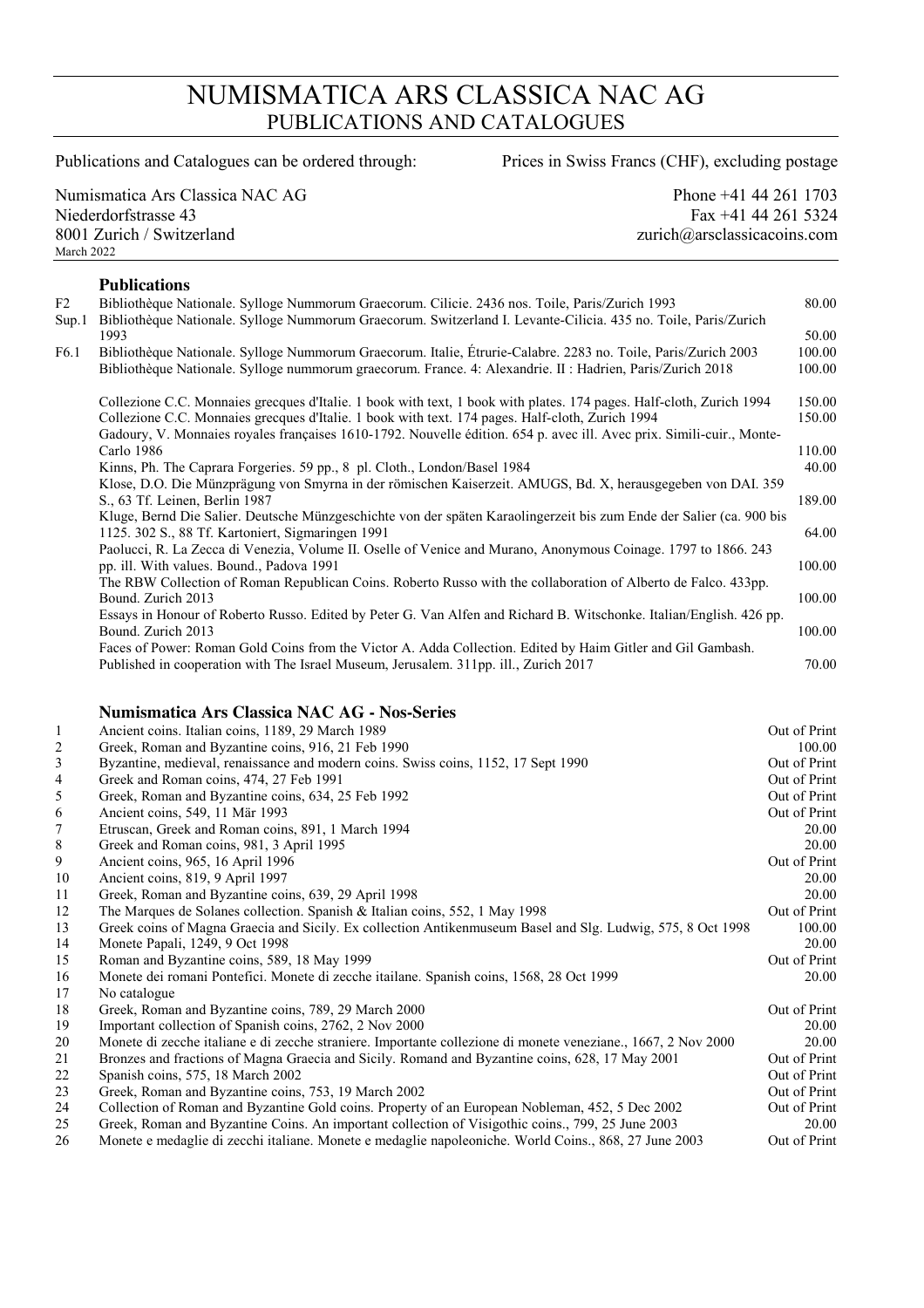| 27              | Greek, Roman and Byzantine coins, 555, 12 May 2004                                                                                                              | 20.00                 |
|-----------------|-----------------------------------------------------------------------------------------------------------------------------------------------------------------|-----------------------|
| 28              | Important collection of coins and medals from austria-hungary (RDR), 1086, 28 Jan 2005                                                                          | 20.00                 |
| 29              | Greek, Roman and Byzantine coins, 748, 11 May 2005                                                                                                              | 30.00                 |
| 30              | Importante serie di monete e medaglie di zecche italiane. MILANO, 977, 4 June 2005                                                                              | Out of Print          |
| 31              | An important collection of Roman gold coins, property of an American collector, 176, 26 Oct 2005                                                                | 20.00                 |
| 32              | Importante collezione di Monete di zecchi italiane, 162, 23 Jan 2006                                                                                            | 20.00                 |
| 33              | Greek, Roman and Byzantine coins, 694, 5 April 2006                                                                                                             | 20.00                 |
| 34              | An importan collection of Roman gold coins, 225, 21 Nov 2006                                                                                                    | 50.00                 |
| 35              | Importante serie di monete di zecche italiane. MILANO, 1649, 2 Dec 2006                                                                                         | Out of Print          |
| 36              | Importante collezione di monete veneziane. MILANO, 864, 17 Feb 2007                                                                                             | Out of Print          |
| 37              | Importante collezione di medaglie auree dei pontefici da Sisto V a Giovanni Paolo II. MILANO, 161, 17 Feb 2007                                                  | Out of Print          |
| 38              | A refined collection of Roman coins formed by a connoisseur of portraiture, 304, 21 March 2007                                                                  | 20.00                 |
| 39              | The Barry Feirstein collection of Ancient coins. Part I, 204, 16 May 2007                                                                                       | Out of Print          |
| 40              | Greek, Roman and Byzantine coins, 744, 16 May 2007                                                                                                              | Out of Print          |
| 41              | Greek and Roman coins, 146, 20 Nov 2007                                                                                                                         | 20.00                 |
| 42              | The Barry Feirstein collection of Ancient coins. Part II-III, 296, 20 Nov 2007                                                                                  | Out of Print          |
| 43              | Venezia d'Elite. Collezione Esimia". MILANO, 279, 26 Nov 2007                                                                                                   | 50.00<br>Out of Print |
| 44<br>45        | Interessante serie di monete di zecche italiane. MILANO, 742, 26 Nov 2007<br>The Barry Feirstein Collection of Ancient coins. Part IV, 147, 2 April 2008        | 20.00                 |
| 46              | Greek, Roman and Byzantine coins, 1059, 2 April 2008                                                                                                            | 40.00                 |
| 47              | Interessante serie di monete di zecche italiane. MILANO, 1125, 3 June 2008                                                                                      | 20.00                 |
| 48              | A remarkable selection of Greek coins. 111, 21 Oct 2008                                                                                                         | 20.00                 |
| 49              | The B.d.B. Collection of Roman Gold coins. 440, 21 Oct 2008                                                                                                     | 50.00                 |
| 50              | Interessante serie di monete di zecche italiane. MILANO, 567, 15 Nov 2008                                                                                       | 20.00                 |
| 51              | Greek, Roman and Byzantine coins, 1155, 5 March 2009                                                                                                            | 40.00                 |
|                 | The Conte Collection of Roman Coins and Medaillons (Special print) - Sold at Auction 51 and 52                                                                  | 25.00                 |
| 52              | Greek, Roman and Byzantine coins, 1222, 7 Oct 2009                                                                                                              | 20.00                 |
| 53              | Importante serie di monete di zecche italiane. MILANO, 959, 7 Nov 2009                                                                                          | 25.00                 |
| 54              | Greek, Roman and Byzantine coins, 1350, 24 March 2010                                                                                                           | 40.00                 |
|                 | The Luc Girard Collection of Roman Sestertii (Special print) - Sold at Auction 54                                                                               | 25.00                 |
| 55              | The BCD Collection. Lokris - Phokis. Hardback. 475, 8 Oct 2010                                                                                                  | 50.00                 |
| 56              | Late Roman, Byzantine and Medieval Coins. 555, 8 Oct 2010                                                                                                       | 25.00                 |
| 57              | Importante serie di monete e medaglie di zecche italiane. MILANO, 1069, 18 Dec 2010                                                                             | 40.00                 |
| 58              | The Restelli Collection. Coins and Medals from the Knights of St. John (Rhodes and Malta). 481, 4 April 2011                                                    | 30.00                 |
| 59              | Greek, Roman and Byzantine Coins. 1697, 4/5 April 2011                                                                                                          | Out of Print          |
| 60              | Importante serie di monete di zecche italiane. MILANO, 580, 6 June 2011                                                                                         | Out of Print          |
| 61              | The RBW Collection of Roman Republican Coins. Part I, 5/6 Oct 2011                                                                                              | Out of Print          |
| 62              | The S.C. Markoff Collection of Roman Coins. 133, 6 Oct 2011                                                                                                     | Out of Print          |
| 63              | The RBW Collection of Roman Republican Coins, Part II, 17 May 2012                                                                                              | 50.00                 |
| 64              | Greek, Roman and Byzantine Coins. 2232, 17/18 May 2012                                                                                                          | 40.00                 |
| 65              | Spanish Coins and Medieval World Coins. 456. 19 May 2012                                                                                                        | 30.00                 |
| 66              | An interesting Collection of Greek Coins including a selection of the Hunt Sales. 84. 17 Oct 2012                                                               | 30.00                 |
| 67              | The Archer M. Huntington collection of Roman Gold Coins. Part I. 327. 17 Oct 2012                                                                               | 40.00                 |
| 68              | Interessante serie di monete e medaglie di zecche italiane. MILANO, 549, 4 Dec 2012                                                                             | 20.00                 |
| 69              | Una selezione di monete italiane dalla collezione Archer M. Huntington. MILANO, 227, 4 Dec 2012                                                                 | 20.00                 |
| 70              | The Collection of Roman Republican Coins of a Student and his Mentor - Part I, 200, 16/17 May 2013                                                              | 20.00                 |
| 71<br>72        | The Archer M. Huntington Collection of Roman Gold Coins Part II, 80, 16/17 May 2013                                                                             | 20.00                 |
| 73              | Greek, Roman and Byzantine Coins, 1475, 16/17 May 2013                                                                                                          | 40.00<br>20.00        |
| 74              | The Collection of Roman Republican Coins of a Student and his Mentor - Part II, 277, 18 Nov 2013<br>Ancient Coins of the JDL Collection Part I, 44, 18 Nov 2013 | 40.00                 |
| 75              | An important series of Late Roman and Byzantine Coins, 617, 18. Nov 2013                                                                                        | 20.00                 |
| 76              | Interessante serie di monete e medaglie di zecche Italiane, 534, 10 Dec 2013                                                                                    | 20.00                 |
| 77              | David Walsh Collection, 26 May 2014                                                                                                                             | 20.00                 |
| 78              | Greek, Roman and Byzantine Coins and last part of the JD Collection, 26/27 May 2014                                                                             | 40.00                 |
| $78 \; \rm{II}$ | Greek, Roman and Byzantine Coins 27 May 2014                                                                                                                    | 20.00                 |
| 79              | Ancient Coins of the JDL Collection Part II, 20 Oct 2014                                                                                                        | 20.00                 |
| 80              | The C.G. Collection of Roman Coins, 20 Oct. 2014                                                                                                                | 40.00                 |
| 81              | Serie di monete di zecche italiane compredente la collezione GdF di testoni italiani (NAC Milano), 30 Nov 2014                                                  | 20.00                 |
| 82              | The M.L. Collection of Coins of Magna Graecia and Sicily / The J. FALM Collection: Miniature Masterpieces of Greek                                              |                       |
|                 | Coinage depicting Animals, 20/21 May 2015                                                                                                                       | 20.00                 |
| 83              | The Collection of Roman Rep. Coins of a Student and his Mento Part III, 20/21 May 2015                                                                          | 20.00                 |
| 84 I            | Greek, Roman and Byzantine Coins, 20/21 May 2015                                                                                                                | 40.00                 |
| 84 II           | Greek, Roman and Byzantine Coins, 20/21 May 2015                                                                                                                | 20.00                 |
| 85              | Signorie e Principati: La Collezione Raveganani Morosini di Monete di Zecche Italiane (NAC Milano), 24 Maggio 2015                                              | 20.00                 |
| 86              | The Gasvoda Collection - Part I, 8 October 2015                                                                                                                 | Out of Print          |
| 87              | The Ernst Ploil Collection of Roman Coins - Part I, 8 Oct 2015                                                                                                  | 25.00                 |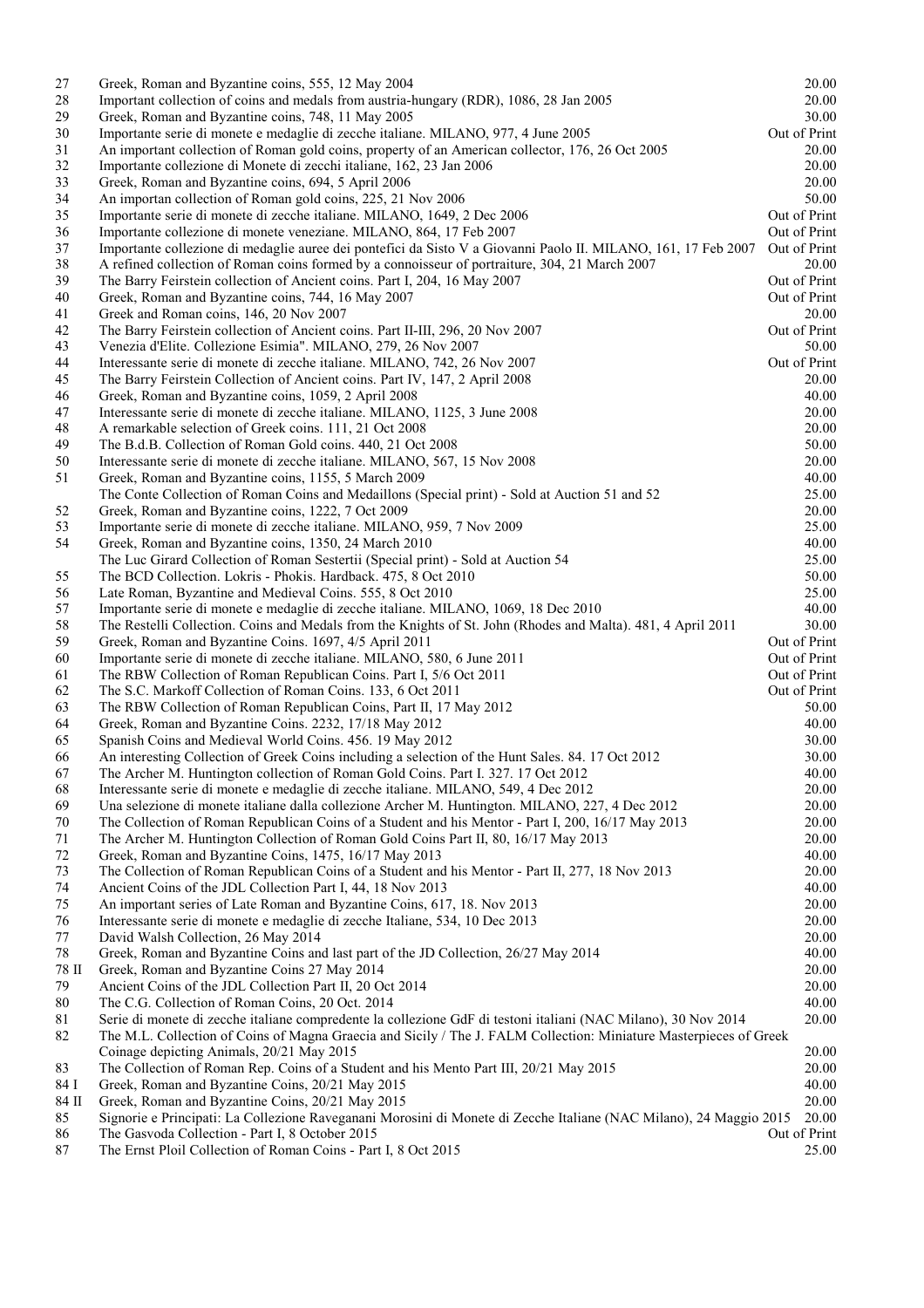| $88\,$                    | Greek, Roman and Byzantine Coins, 8 Oct 2015                                                                                | 15.00        |
|---------------------------|-----------------------------------------------------------------------------------------------------------------------------|--------------|
| 89                        | Interessante serie di monete e medaglie di zecche Italiane. La collezione DPF di monete del Ducato d'Urbino, Due            |              |
|                           | interessanti collezioni dei Ramani Pontefici, Una straordinaria collezione di monete medievali e rinascimentali dell'Italia |              |
|                           | meridionale e della Sicilia 29 Novembre 2015                                                                                | 20.00        |
| 90                        | Serie di monete e medaglie di zecche Italiane. Interessante collezione di monete del Senato di Roma. Prestigiosa            |              |
|                           | collezione dei Ramani Pontefici 14 Maggio 2016                                                                              | 20.00        |
| 91                        | The George W. La Borde Collection of Roman Aurei Part I                                                                     | 20.00        |
| 92                        | An important selection of Greek, Roman and Byzantine coins feat. the Collection of Clain-Stefanelli                         | 25.00        |
| 92 II                     | An interesting selection of Greek, Roman and Byzantine coins feat. the Collection of Clain-Stefanelli                       | Out of Print |
| 93                        | A very important collection of coins of the Germanic Migration                                                              | 15.00        |
| 94                        | The Gasvoda Collection - Part II                                                                                            | Out of Print |
| 95                        | The Ernst Ploil Collection of Roman Coins Part II                                                                           | 15.00        |
| 96                        | The America Collection. A highly important selection of Greek coins                                                         | 30.00        |
| 97                        | The America Collection. A highly important selection of Greek coins                                                         | 30.00        |
| 98                        | The AMP Collection of Roman Numismatic Portraiture                                                                          | 20.00        |
| 99                        | The George W. La Borde Collection of Roman Aurei - Part II                                                                  | 20.00        |
| 100                       | An Important Selection of Greek, Roman and Byzantine Coins                                                                  | 30.00        |
| $100$ II                  | Greek, Roman & Byzantine Coins                                                                                              | 20.00        |
| 101                       | The Erst Ploil Collection of Roman Coins - Part III                                                                         | 20.00        |
| 102                       | A Very Important Seris of Roman Gold Coins                                                                                  | 20.00        |
| 103                       | La Biblioteca Numismatica di Marco Ratto                                                                                    | 20.00        |
| 104                       | Interessante Serie di Monete e Medaglie die Zecche Italiane/di Monete d'Oro dello Stato Pontificio                          | 20.00        |
| 105                       | The George W. La Borde Collection of Roman Aurei - Part III                                                                 | 20.00        |
| 106                       | An Important Selection of Greek, Roman and Byzantine Coins                                                                  | 30.00        |
| $106 \, \mathrm{II}$      | An Interesting Selection of Greek, Roman and Byzantine Coins                                                                | 20.00        |
| 107                       | Importante Collezione di Monete di Genova                                                                                   | 20.00        |
| 108                       | La Collezione AAZ di Monete di Venezia                                                                                      | 30.00        |
| 109                       | La Collezione FT di Monete e Medaglie di Zecche Italiane                                                                    | 20.00        |
| 110                       | The Jean L. Collection of Greek Coins                                                                                       | 20.00        |
| 111                       | An Interesting and Important Series of Roman Gold Coins                                                                     | 20.00        |
| 112                       | Importante Serie di Monete e Medaglie di Zecche Italiane                                                                    | 20.00        |
| 114                       | An Important Selection of Greek, Roman and Byzantine Coins                                                                  | 30.00        |
| 114 П                     | An Interesting Selection of Greek, Roman and Byzantine Coins                                                                | 20.00        |
| 115                       | Italian and Asian Coins                                                                                                     | 20.00        |
|                           | 115 AS Le Medaglie di Napoleone ed il Suo Tempo                                                                             | 30.00        |
| 116                       | A Highly Important Collection of Greek, Coins of a Man in Love with Art                                                     | 30.00        |
| 117                       | An Important Series of Greek, Roman and Gupta Empire Gold Coins                                                             | 20.00        |
| 118                       | Importante Serie di Monete e Medaglie die Zecche Italiane                                                                   | 20.00        |
| <b>SS20</b>               | A Very Interesting Series of Greek, Roman and Byzantine Coins                                                               | 30.00        |
| 119                       | An Important Collection of Roman Aurei Property of a Spanish Gentleman                                                      | 20.00        |
| 120                       | An Important Series of Greek, Roman and Byzantine Coins                                                                     | 20.00        |
| 121                       | Collezione Paolo Del Bello di Medaglie d'Oro dei Romani Pontefici                                                           | 20.00        |
| 122                       | Collezione "Cosimo Ridolfi", Raccolta "ANPB", Raccolta "Giannina Maga", Collezione "Giudecca", etc.                         | 20.00        |
| SS <sub>21</sub>          | A Very Interesting Series of Roman, Byzantine & Ostrogoth Coins                                                             | 30.00        |
| 123                       | The Collection of a Man in Love with Art - Part II                                                                          | Out of Print |
| 124                       | A Highly Important Collection of Greek Coins of a Man in Love with Art - Part III                                           | 30.00        |
| 125                       | A Highly Important Series of Greek, Roman, Byzantine and Germanic Migration Coins                                           | 30.00        |
| 126                       | A Highly Important Collection of Greek Coins of a Man in Love with Art - Part IV                                            | 30.00        |
| 127                       | A Very Important Series of Roman Gold Coins featuring a Selection from Two Distinguished North American                     |              |
|                           | Collectors                                                                                                                  | 20.00        |
| 128                       | An Interesting Selection of World Coins featuring an Important Collection of Modern Greek Coins                             | 20.00        |
| 129                       | Raccolta ANPB di Monete del Regno d'Italia da Vittorio Emanuele II a Vitorio Emanuele III 1861-1946                         | 20.00        |
| 130                       | Importante Serie di Monete e Medaglie di Zecche Italiane ed Estere                                                          | 20.00        |
|                           |                                                                                                                             |              |
|                           | Numismatica Ars Classica NAC AG - Letter-Series                                                                             |              |
| A                         | Ancient coins, 1160, 27 Feb 1991                                                                                            | Out of Print |
| B                         | Greek, Roman, Byzantine and Medieval coins, 1516, 25 Feb 1992                                                               | Out of Print |
| $\mathbf C$               | Greek and Roman coins, 1116, 11 March 1993                                                                                  | Out of Print |
| D                         | Ancient coins, 1366, 01 March 1994                                                                                          | 15.00        |
| ${\bf E}$                 | Greek, Roman, Crusader and Swiss coins. Numismatic Books., 1471, 4 April 1995                                               | Out of Print |
| $\boldsymbol{\mathrm{F}}$ | Greek, Roman and Byzantine coins, 733, 17 April 1996                                                                        | Out of Print |
| G                         | Greek, Roman and Byzantine coins, 1067, 10 April 1997                                                                       | 15.00        |
| H                         | Greek, Roman and Byzantine coins, 1498, 30 April 1998                                                                       | Out of Print |
| I                         | Greek, Roman and Byzantine coins, 1436, 19 May 1999                                                                         | Out of Print |
| $\bf K$                   | Greek, Roman and Byzantine coins, 1139, 30 March 2000                                                                       | Out of Print |
|                           |                                                                                                                             |              |
| L                         | Greek, Roman and Byzantine coins, 1172, 18 May 2001                                                                         | Out of Print |